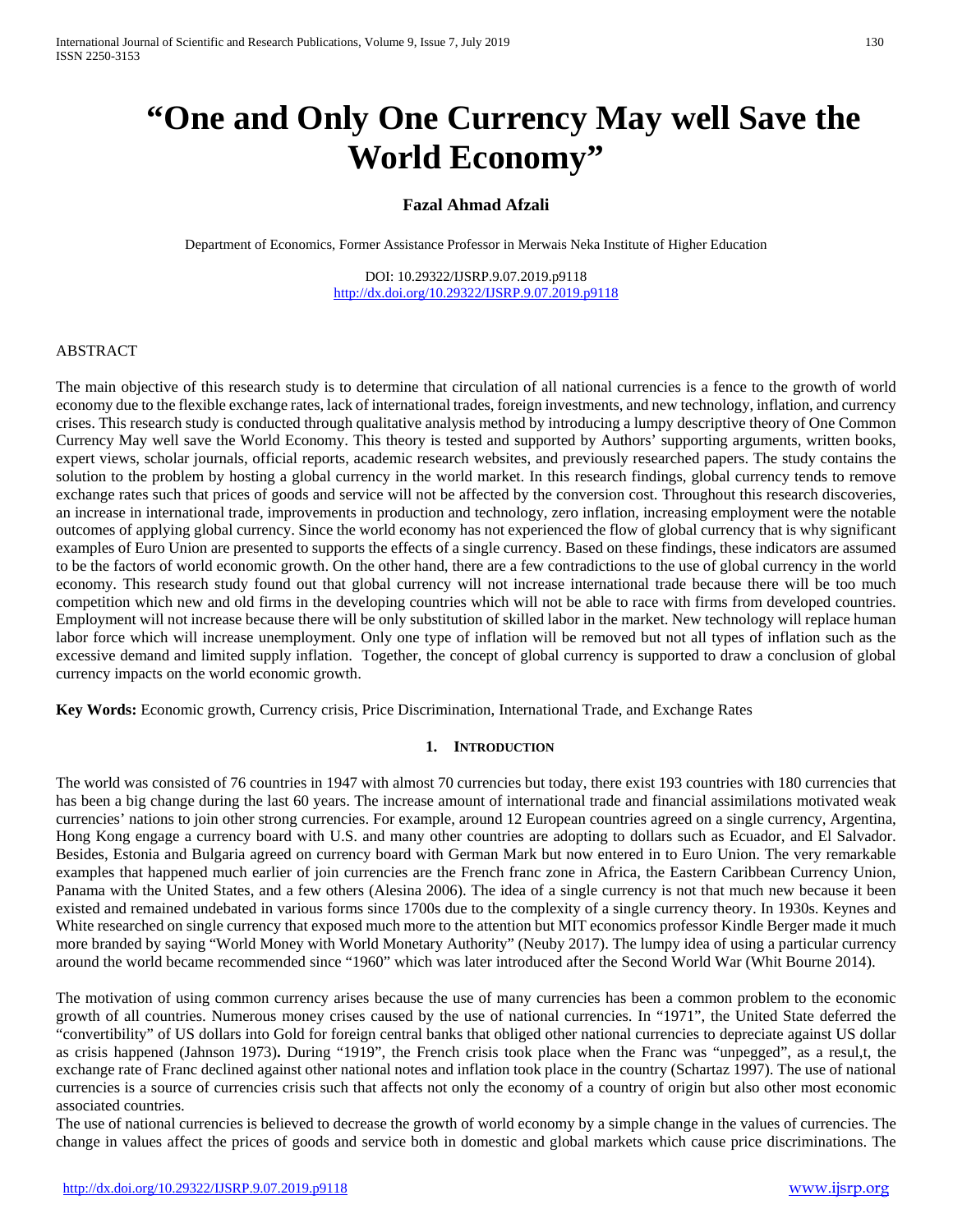International Journal of Scientific and Research Publications, Volume 9, Issue 7, July 2019 131 ISSN 2250-3153

variation in prices causes inflation which lowers the amount of foreign investment, decreases exports and increases imports. In such situation, countries who use different currencies do not better off each other and face a drop in the level of international trade that offsets the growth of world economy. If national currencies are not replaced, the global economy will face big challenges toward its growth such as unexpected global currency crises. Thus, the use of a global currency is a mean to grow the world economy by removing the exchange rates.

The practice of national currencies around the world is a notable obstacle to the growth of world economy by having their different faces of values. The unstable exchange rates of these currencies source the economic problems such as loss of market, price increase, inflation, decrease in foreign investment, and decrease in net exports and supply. To illustrate it, the sharp drop of Russian "rubble" affected the economies of Armenia, Georgia, Kyrgyzstan, Turkmenistan, Uzbekistan, Moldova and Ukraine (Walker 2015). The fall of Russian currency threatened the regional market as well as affected negatively other countries' currencies. A change in one country currency affects other countries' currencies which is a serious economic threat to the world economic growth. In 2015, the currency of china devalued by more than 2 percent which shocked the global market, decreased china's products prices and also appreciated the US currency that reduced the US exports (Group 2015). Thus, the flexible exchange rates create challenges to the world economy which is a major barrier to the world economic growth.

In addition, price discrimination is a barrier to international trade due to the existence of many currencies. Why the same products have very difference prices in different countries? It is not only the addition of custom duty or other transportation cost to the price of products but it is the cost of exchanges that added to the price of products. It is the difference of currencies' values that increase the prices of same products. Suppose a Japanese car is priced ten thousand dollars in United States but the same car is priced four hundred thousand Soms in Kyrgyzstan. Exchanging the Kyrgyzstan Som to dollar by the current exchange rate which is one dollar equals sixty eight Som, it becomes five thousands and nine hundreds US dollars. The prices differ because of the different values of Japanese Yen, US dollar and Som. As a result, many Japanese cars could be sold in Kyrgyzstan compared to the United States. These different prices will reduce the number of Japanese exports which is a barrier to international trade.

The use of currencies is not the only problem to the world economy but it is also the problem of each country economy. If the use of national currencies affects the world economy, it will affect all domestic economies which will result in lowering imports and exports. It will also increase unemployment, poverty, and inflation that affect the national societies. Since the problem is severe both to the economic growths and societies that is why the research on using a common currency is essential in order to find a better solution for it. Exposing the problem and finding solution will be an advantage to global economy. This research study states that global currency will eliminate the conversion costs, enhance international trade, the increase of foreign investment, and remove currency crises. All these discoveries will grant the opportunity to the growth of world economy.

## **The Concept Summarized: One Global Currency as a Mean to World Economic Growth**

"One and Only One Currency Could Save the World Economy" suggests that let the world to have one common currency such that all national currencies would be converted to it in all international transactions with a fixed exchange rate. The fixed exchange rate means that no national currencies will be appreciated or depreciated against this one global currency which this fixed rate would be allocated by international monetary organization. The objective of this global currency is to oblige all international investors and consumers to pay through global currency with stable exchange rates against their national currencies. Besides, the global currency will be the only conversion currency through a secure rate which means that all the national currencies are banned to convert each other among themselves as this is also one of the main objectives of the global currency. To put it in example, suppose that Afghanistan and India have regular trade connections and both have their national currencies. To pay after the trade, both national currencies should be converted to one global currency with a fixed exchange rate and also Afghanistan and India should not be allowed to convert their national currencies among themselves either through stationary or floating rates because then the idea of a single global currency remains not beneficial and insignificant.

On the other hand, the national currencies are the cultural heritages and values that most of the countries are in deep interest of keeping such cultural legacies. Due to its ethnic importance, it seems impossible to remove all the national currencies but instead to pick one as global currency for all national and international transactions will be an option, however, so many national currencies put all the domestic and world economies in great challenge to their growth as noticed above. So the existence of national currencies will be just symbolic for cultural importance and besides valuable only in domestic economies to remain their cultural vibrant and easy domestic payment system.

The author "I" believe that one global currency will be a mean to develop the world economy through several solid channels. The existence of one global currency will allow to international trade to increase because there will be no any currency conversion risk that investors will lose during currency converting. One world currency will be the best option to stop world or countries' currencies crisis because all the previous crises were triggered by the appreciation and depreciation of national currencies against each other's. Furthermore, the presence of one global currency will also enhance both domestic and foreign direct investments through elimination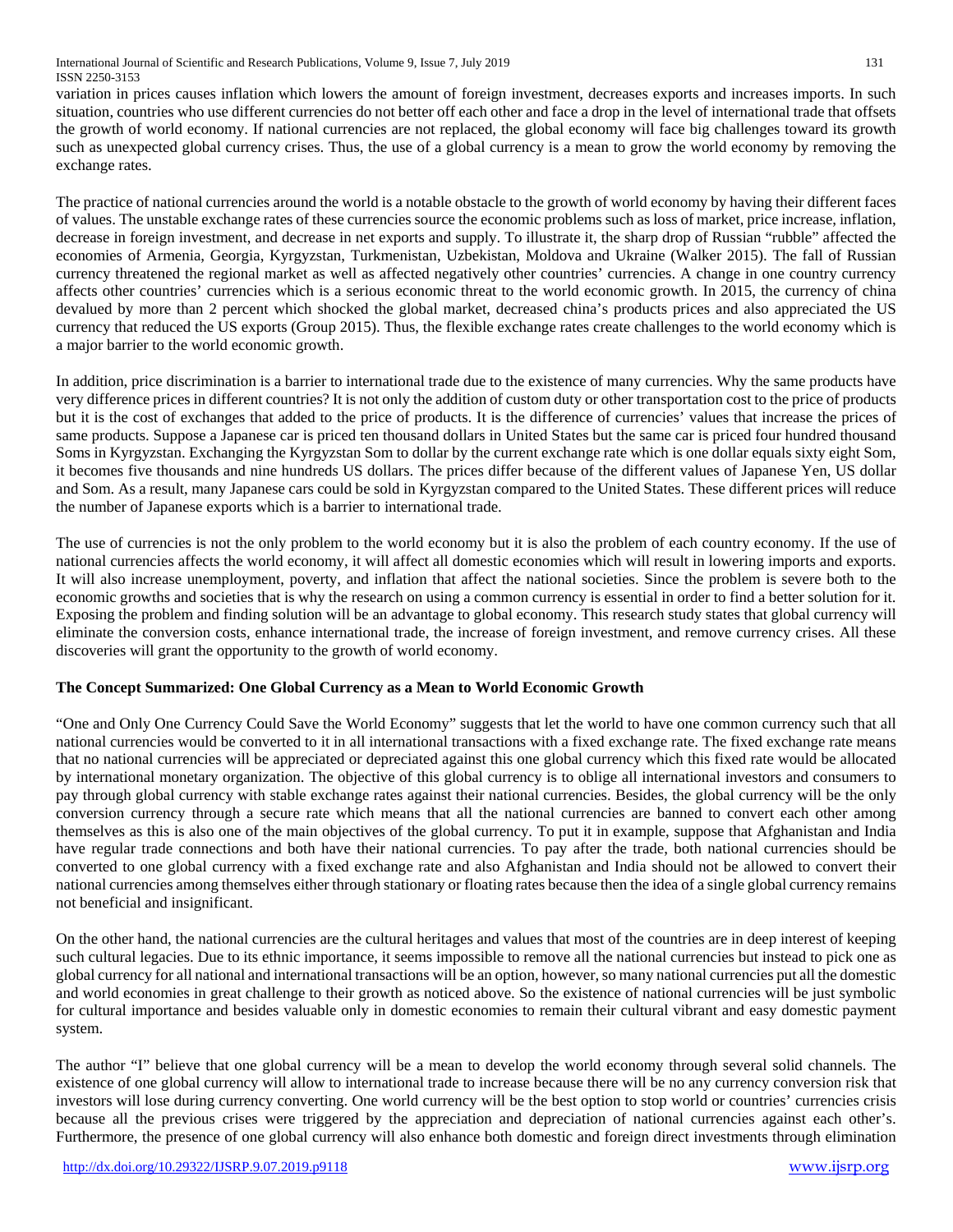of exchange risks and conversion costs. Finally, it is strongly believed that inflation will be removed due to the inexistence of price discrimination which is caused by conversion costs. So one global currency is believed to bring such significant changes that all of them are strong factors of world economic growth in many ways.

# Global Currency Module in Figure



## **Objective of the Study**

This research study establishes the theory of using a single note as a mean of world economic growth. The purpose of this research is to expose the negative impacts of all national currencies around the world. It will also provide a general understanding of using global currency in the world economy. It will indicate the impacts of using one common currency on global economic growth. This research study will focus to find a proper explanation for two questions. First, how the flow of global currency will grow the world economy? The question asks if the world economy has one single currency, what factors will grant the growth to the world economy. Second, does the practice of one global currency motivate the world economic growth? This looks for factors that really enhance the growth or if these factors are sufficient for the growth of world economy. Answering these questions will be the final result of this research study.

Many economic terms are challenging to understand in research papers. In order to avoid these ambiguities, a few key terms that will be misunderstood are defined as follow.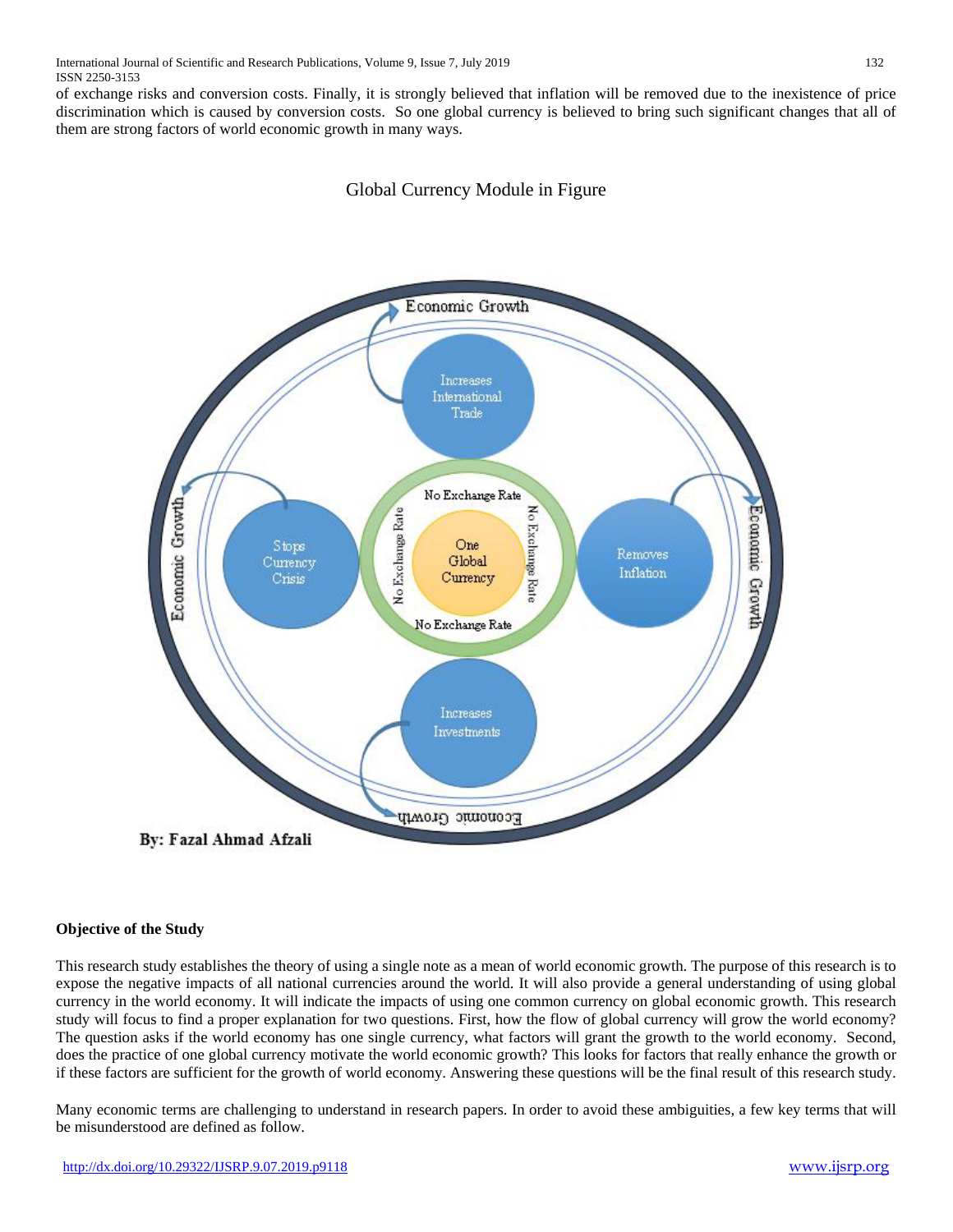International Journal of Scientific and Research Publications, Volume 9, Issue 7, July 2019 133 ISSN 2250-3153

Economic growth takes place when Per capita output grows over time such that growth rate does not incline to reduce, somatic wealth per worker raises over time, the rate of profit to wealth is nearly continuous, the ratio of physical wealth to productivity is nearly continuous and the portions of labor and bodily wealth in national income are nearly continuous (Barro 2004)

Currency crisis: The risk due to appreciating or depreciating of currencies of countries. The devaluation of currencies are caused by "pegging" or other policies such as central banks policies (Kuepper 2018).

Prince discrimination occurs when a firm or firms sell the same type of products at very different prices due to customer benefits, tariffs, and maybe currency appreciations and depreciations (Simonm P. Anderson 2008).

The fixed exchange rate is a regime where government has already agreed to buy to sell any amount of currency at a preset rate which in such case, the rate is connected to one or a bag of currencies (Labonte 2004).

#### **Limitation and Delimitation:**

The limitation on this research is lack of prior research studies on the use of common currency in the world economy. There are not many research papers, books, or journals written to support my research topic that is why it was challenging to find enough published resources. Lack of experts who have knowledge on currencies risks. During this research, it was quit challenging to access expert on conducting interview.

This research paper is delimited to understand the problem in both domestic and world economy. Single economy is not focused only because the problem is common between them. National currencies risks and crisis are used to know the existence of the problem. Other irrelevant economic risks and crises are not focused in this research. The use of one common currency is used as a solution to the problem. Other solutions are not focused because common currency is chosen as the best fit.

#### **Methodology**

This research study follows the qualitative secondary data to support and test the hypothesis of using global currency in the world economy because the quantitative analysis was not possible due to the inexistence of such relevant data and research type**.** The secondary data is collected from books, scholarly journals, and online search engines to support the presence of the problem and find the solution of the problem (ACAPS 2012). Particularly, these data sources are from International Monetary Fund, World Bank, United Nations, research institutions and other government websites. The data collected from these assigned sources is mainly about the problem of many currencies and the demand for the use of one common currency in the world economy.

This is a conceptual method which theoretical assessments are used to investigate the problem and find solution through texts and behavioral views of experts written in documents and online research engines. Arguments and views that had close connection to the problem and solution were benefited during this research. Specific illustrations of similar situations are sourced in this study. For instance, the Euro union, US Dollar, West African monetary zone and central African economic and monetary community (Volcker 2002). The method uses a collection of different understandings and making a new interpretation for this problem solution.

#### **LITERATURE REVIEW**

In 1961, Robert A. Mundell introduced the theory of "A Theory of Optimum Currency Areas" where he proposed one single currency for a specified region such that the currency zone is not clarified in his research theory. He conveyed his theory through analyzing the example of Canada and United States as one region and East and West. He summarized that application of a single currency in a specific region would be set by the will of central establishments at the cost of unemployment in deficit countries but regions or countries with flexible exchange rates or in other words countries with different national currencies would set the employment at the expense of inflation. He argued that both pacing inflation and unemployment would be possible partially between these two regions such as Canada and United State or East and West. Finally, he noted that the currency area is no the world which definitely means that one and only currency is not hypothesized by Robert Mundell (Mundell 1961).

In June 2006, Richard N. Cooper researched on the proposal of a common currency in rich democracies such as the United States, European Union, and Japan. This research exposed three justifications for proposing a common currency in industrialized democracies. The first projection suggests that international financial transactions will grow relatively with international trade in goods and services such that exchange rate will be even more significant. The second prognosis determines that the real shocks will not be unbalanced in these large economies. The third prediction is that financial markets will be changeable as they were before in the past (Cooper 2006).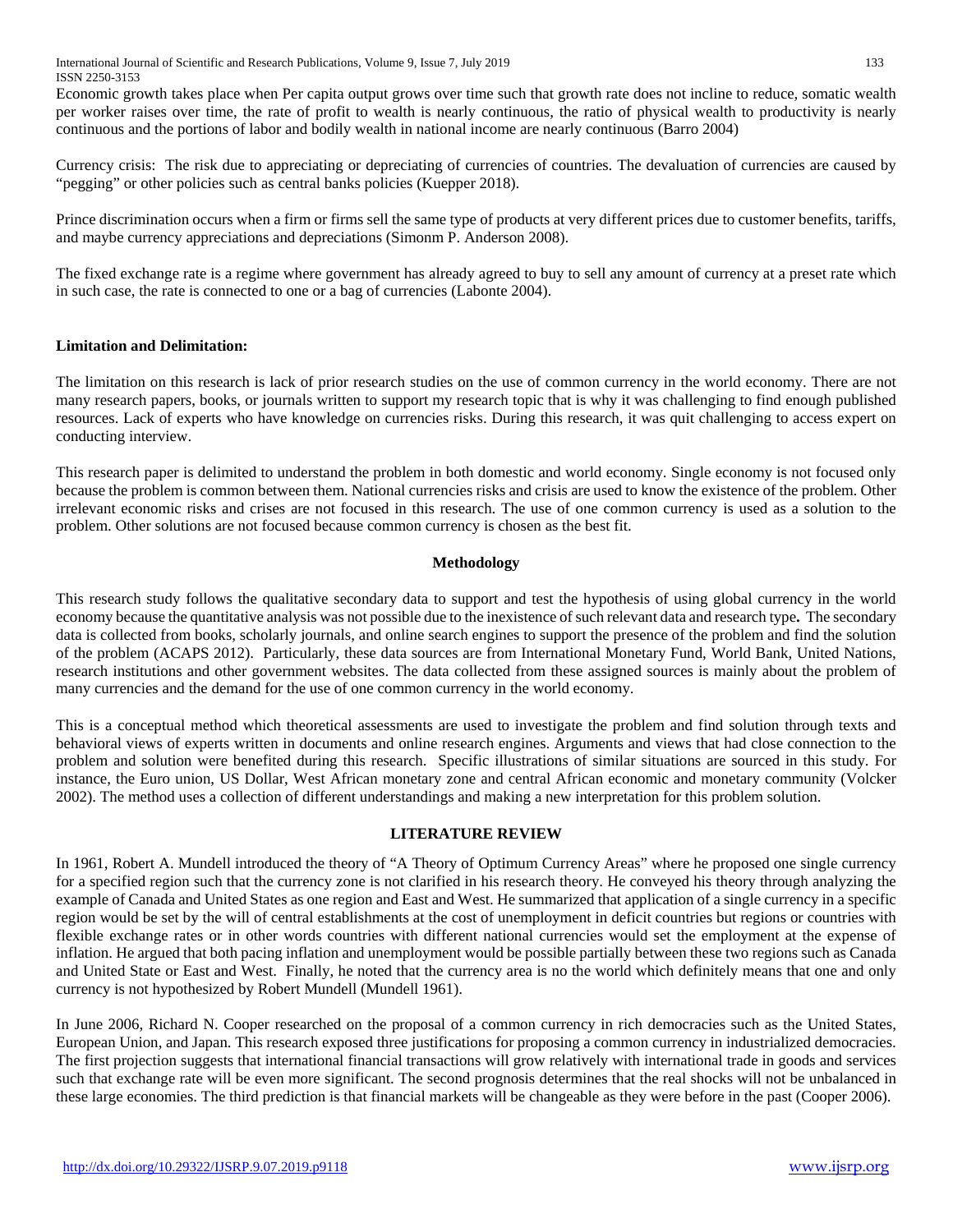International Journal of Scientific and Research Publications, Volume 9, Issue 7, July 2019 134 ISSN 2250-3153

In May 2001, Kenneth Rogoff conducted a research on the suggestion of a global currency with coming up unexpected findings. The author argued that the exchange rate affects the prices wildly specially on domestic goods and services and they can impact foreign direct investment and trade which a global currency can eliminate these impacts. But there is a disagreement on the effects of exchange rates, says that exchange rates have impacts on the prices on the long run not in short run. Besides, it is well revealed by the author that markets of goods and services are less assimilated that one can picture because additional to other costs, currencies costs are also existed in the market such that make the current accounts smaller comparing to saving and investment. Thus, global currency can remove them but there are still two sides of the coin. The author also pointed some basic implications for exchange rates such as the loss of independent monetary policy (ROGOFF 2001).

F. A Hayek discovered very deep understandings about global currency in his book titled: Denationalization of money, Argument defined 1999. One of the remarkable advantage of denationalization was preventing governments who protect the currencies against the harmful consequences and prevent them from engaging them. Besides, the governments will not be able to hide the depreciation of the money, avoid money outflow, capital, and other resources that tend to destroy common market (HAYEK 1974).

In 2010, Richard W. Rahn introduced the theory of "A Constant Unit of Account" which is similar to idea of one Global currency. This research paper is a re-glance on the same issue of one world one currency. He pointed that in an idyllic world, we would have one currency that will not allow inflation or deflation, and also no political influence by any countries. The existence of such currency will diminish the costs of transaction, investment and exchange and further any relevant risks. The author argued that it may not going to happen in such conceivable future (Rahn 2010).

In 2003, Michal Šoltés researched on the advantages and challenges of a single currency in Europe through a contribution in discussion. It is resulted that there has been an increase in the trade growth and macroeconomic development in the Euro zone or in the Euro-Union. Besides, it also provided a significant growth in competition, specialization, and modification of production. On the other hand, a single currency in Europe gave rise to various abilities of member states to cope with economic changes (Šoltés 2003).

In 2014, Paluku Kazimoto discovered significant inferences in the study of the role of single currency for the country's economic development: A case study of the East African Community. The author researched through a descriptive analysis which the data obtained from expert arguments and ideas. The final result showed that adopting a single currency will enhance the economic development of East African Community through enhancing currency stability, reduction of financial risks, transaction costs, exchange rates, improving price transparency, and drop of inflation (KAZIMOTO 2014).

## **Research Gap:**

Throughout this very limited literature review, the researcher discovered a few and unique remarkable gaps in the study of One and Only Currency Could Save the World Economy. First, one single currency is not proposed by any previous researchers in the history of economic theories that is a distinctive and supportive gap in this study. Second, many previous researchers introduced global currencies only for specified regions or continents which had good feasible predictions such as Europe Union and United States and Canada but again not proposed for the whole world. Third, the result of this study is completely different form other relevant "not the same" studies. For example, the authors only pointed the issue of inflation and price stability but this study contains more than those. Fourth, the researchers who completed research regarding global currency are not in full favor of one currency application but this papers highlighted significant inferences that request its application not today but maybe in the near future. Fifth, this is a completely different theory of the author and that is why it is different in many aspects compared to other researchers.

# **2. Findings**

Hosting a single currency means stable exchange rates and no conversion costs because there will be only one currency circulating in the world economy. It is estimated that the annual conversion cost of currencies is four hundreds billion dollars (Bonpasse 2006). This amount of money is charged unequally because weak currency countries are charged more comparing to strong currency countries. Thus, by bringing this change, several economic factors will face an increase such as international trade, investment, shifting new technology, removing currency crises, and low inflation.

## **2.1 One Global Currency Enhances International Trade:**

The flow of global currency will increase the cross border trade among countries which is a good step for the world economic growth. This is argued that international trade is increased when a single currency substitutes several national currencies because it eliminates the exchange charge that take place during transactions. Assessments shows that countries with same note conduct trade three times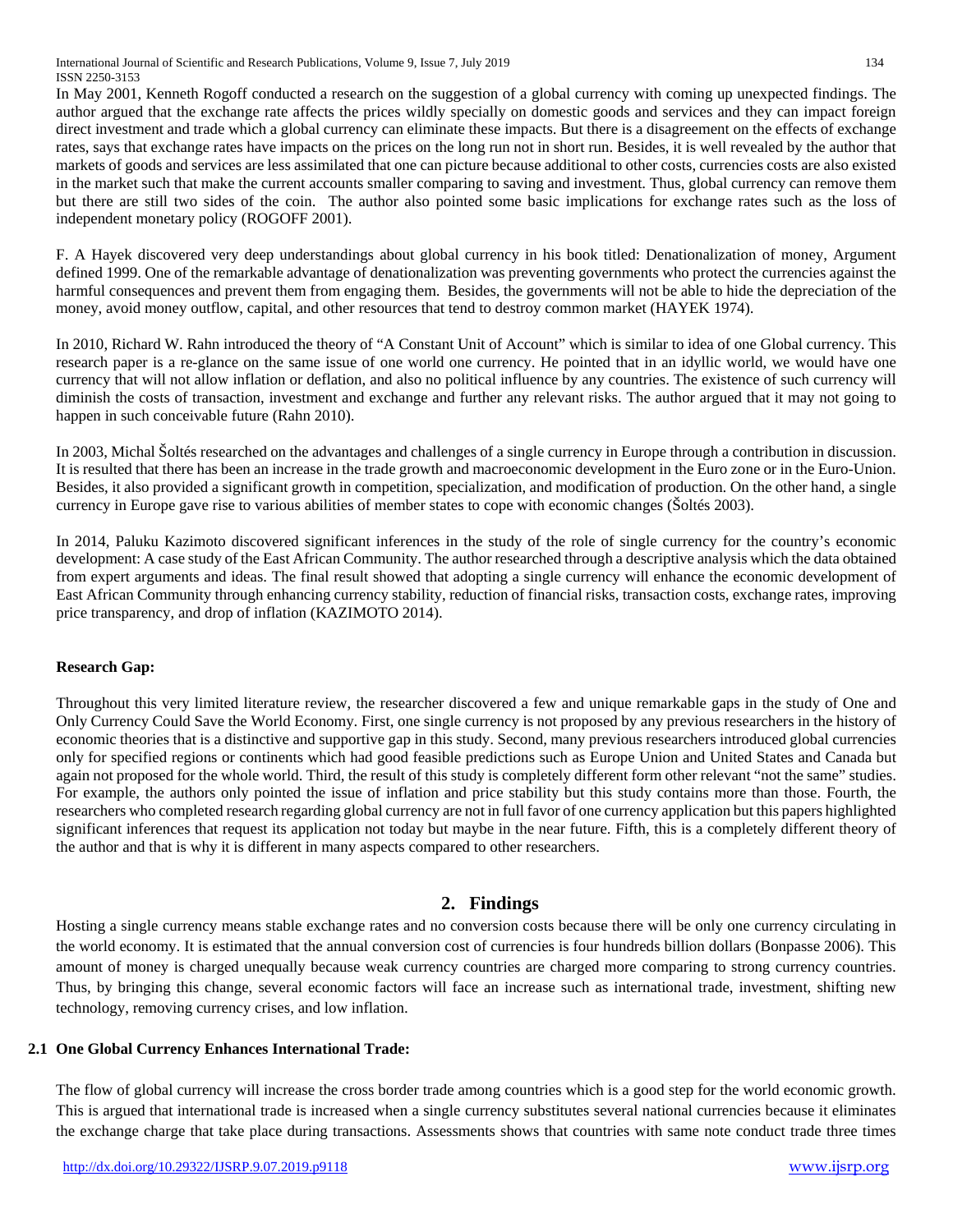International Journal of Scientific and Research Publications, Volume 9, Issue 7, July 2019 135 ISSN 2250-3153

more than those with different currencies (Rose 2000). To illustrate, the introduction of Euro greatly increased the regional trade. The existed exporters increased their production because of no exchange costs and the domestic firms also started to export because of the less cost opportunity (Volker Nitsch 2008). The increase of international trade will let each country to access goods and services without much cost and limitations.

The statistical evidence indicates that there is a durable connection between global trade and economic development. It is argued that trade and economic growth are depended on each other. If the trade grows, the economy grows and if the economy grows, the trade grows (Sharma 2013). Trade is assumed to assist the proficient distribution of resources, develop technology, increase competition in both markets and improve productivity. The concept of economy identified trade as an important channel that affects the growth of economy (Matthias Busse 2012). Berg and Krueger argued in their research survey that openness of international trade has strong relation with the growth of economy (Ramstetter 2006). Thus, the increase of international trade motivates the economic growth through two factors. First, it increases the productivity of a country and second it allows countries to allocate their resources efficiently (Daumal 2011).

On the other hand, new firms will not cope with in increased competition in both domestic and international markets though they are not concerned of exchange rate risks that affect the price of goods and services. There will be very small chance for new firms to compete with firms that existed for long time in the markets because of less proficiency in production and knowledge about the market, lack of technology and lack of labor experience (Suranovic 2002). Goods and services provided by old firms have lower prices comparing to new industry. The small business administration announced that fifty percent of small business are failed in the first year and ninety percent fail in five years (P. Schaefer 2018). It is read from these arguments that increase in international trade harms the domestic industries which affect the domestic economy. So in one hand, one global currency increases international trade which is a factor of economic development but on the other hand, the global currency creates too much competition in both domestic and international market which is a barrier for new firms to compete and survive.

The same time, it is reasoned that increased production and international trade always do not contribute to economic growth especially for underdeveloped countries because international trade will exist twofold economies which developed countries will offset the production, exports and even domestic production which is not gainful for poor countries (Suman 2019). The reason behind this is that poor countries are less able to compete with developed countries in terms up production because of skilled labor and technology deficiency. Increasing production and international trade by global currency will remain the economies of underdeveloped countries the same which are also part of the world economy. One can argue that global currency can stop currency crises which increase production and international trade but they will affect the economies of countries both positively and negatively.

## 2.2 **One Global Currency Increases both Domestic and Foreign Direct Investment**

The use of global currency increases the amount of both domestic and foreign investments which is another leading factor of world economic growth. The global currency influences the foreign investment in three ways. The inexistence of exchange rates, the elimination of transaction cost that occur during converting one currency to another currency and clear prices which the prices of goods and service are based on the quality not based on the country currency power (Marián Dinga 2011).

The increase of investment due to global currency existence fosters the economic growth by increasing employment in the countries. The Investment as an economic growth factor tends to increase employment by establishing small businesses in countries when they find opportunities. It is also argued that when a company opens a branch of existed business in a foreign country, it creates new jobs. The United States is a good example because 5.3 million Americans work in foreign invested businesses (Thomas 2013). The employment increases the income of people as people incline to save some amount which is an increase in private saving of the country. Having said that foreign investments increase employment in host countries but it is still argued that foreign investments does not increase net addition in employment. The employment due to foreign investments is just substitution of employees. For instance, Japanese auto companies invested in the United State substituted the employees from US Auto companies. There is no increase in employment by these foreign direct investments. Thus, those US Auto factories lost their market toward Japanese companies (Kurtishi Kastrati 2013). If the foreign investment does not increase employment then employment does not affect the growth of host country economy which is pushed by one global currency.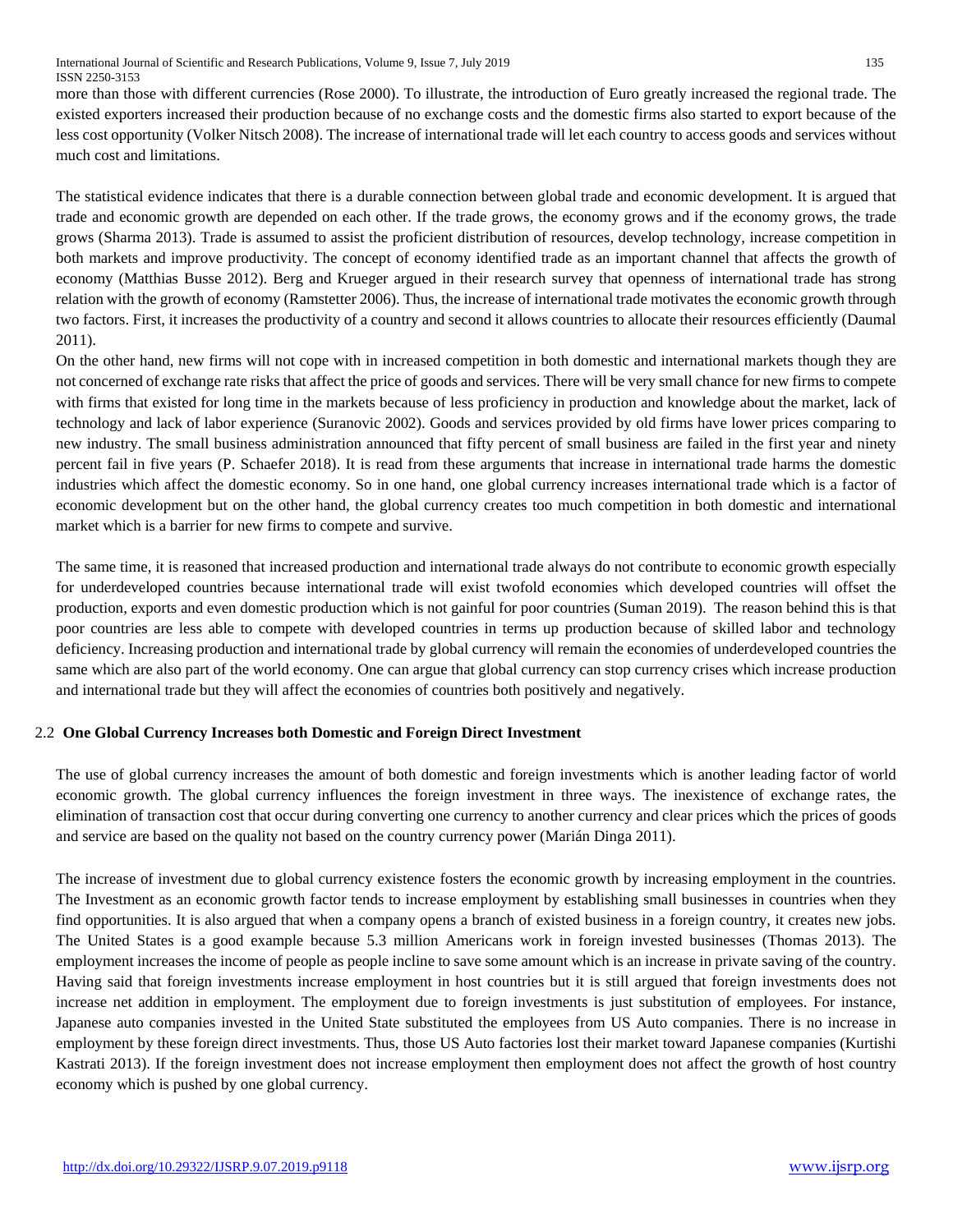International Journal of Scientific and Research Publications, Volume 9, Issue 7, July 2019 136 ISSN 2250-3153

Foreign investment transfers modern technology from one country to another that influences economic growth. Foreign firms that invest in other countries are great and better in technology compared to domestic firms such that improve the productivity of domestic firms (Carol Newman 2013). European and Japanese companies started to produce speed trains in China by mid 2000s such that the local firms gained the technology brought by these foreign investing companies and now competing with the same companies (Hill 2012). The standard neoclassical growth model undertakes that low-cost technology is transmitted by locating common production functions through countries. The model assumes that improvements in technology results in economic growth (Carol Newman 2013). Thus increasing investment increases technology which results in economic. It is also possible that foreign investments will transfer poor technology which will decrease the interest of domestic firms in production and also it will also lead unskilled labor force comparing to the appropriate technology (Tran 2015). If shifted technology raises unemployment, then it negatively affects the host country economy because it will increase poverty and lower national income. Also, if poor technology is transferred, the labors remain unskilled and quality of production decreases. Thus, it is argued that the transfer of technology does not contribute to the economic growth of host country. So global currency helps to growth the world economy by increasing foreign direct investments through the increase of employment and new technology but still, there are disagreements regarding poor technology shifts and unemployment substitutions.

#### **2.3 One Global Currency Eliminates Currency Crisis:**

Not only those, global currency will abolish currency crises that weaken the economies of developing countries. The answer for the question of how a currency crisis takes place would be that a currency crisis occurs when a typical currency faces decrease in value that affects the economy of that country negatively through uncertainty of exchange rates (Kose 2013). There will not be national currencies in the circulation anymore and the exchange rates are not existed thus, crises will not take place. One of the ways how global currency eliminates the currency crisis is that it removes the variability in exchanges because only one currency is flown in the world economy (Biznisa 2013). Since there will not be currencies conversions which mean no devaluations and valuations because only a single note is used, thus, there will not be currency crises. So global currency will eliminate the currency crisis. The removal of currency crises is a long term economic supporter for the world economy.

The world economy has faced several currency crises which the two notable crises are 1998 Russian Crises and 1997 Asian Crises (Ray 2015). During the Asian crisis, many countries' economies were affected such as Philippines, Hong Kong, Malaysia, and Singapore (Woo 2000). Russia, a notable case of the Asian crisis which is affected badly because it lost fifty percent of its industrial production and the economic situation changed to poorer (Gromyko 1998). Countries who are depended on international trade are affected by currency crises because they are interdependent in economic resources. So finally, one currency could remove currency crises through fixed exchange rates.

#### **2.4 One Global Currency Abolishes Inflation**

More to the point, global currency will decrease the level of inflation around the countries which will help the world economy to grow. Inflation is the lost value of money which affects the prices of goods and service to rise above average (ReserveBank 2004). Printing more money also increases the level of inflation in a country and countries who print more money have higher inflation (Ragan 1999). In the existence of a single currency, money will not lose its value because there is only one note which has its own value in every country. Prices will not change due currency conversion because there is no exchange of currencies that affect the price of goods and products. Printing more money will not be in the control of each country because only the organization International Monetary Fund will provide printed money (Michael D. Bordo 1999). The sources that cause inflation will be eliminated by using a single currency in all countries.

Now the real question is that how the removal of inflation by global currency will contribute to the growth of world economy. Inflation decreases investments because investors will not have returns on their investments due to the additional rise in purchasing power of consumers (Allians 2010). Also, inflation misleads the future profit of investment which allocates higher prices of goods and service used in investing projects that lessen the amount investment and economic growth (Gokal 2004). Since inflation is removed by global currency which means that in nonexistence of inflation, investment and profits will increase. Many models resulted that inflation has negative effects on saving because, in high level of inflation, there will not be enough income to save that upset the increase of investment (Vaibhav Chaturvedi 2008). Instability of upcoming prices will decline the amount of investment which will decrease capital in the economy. Investors will tend to invest in short term investments rather than long term investment that will shrink the growth of economy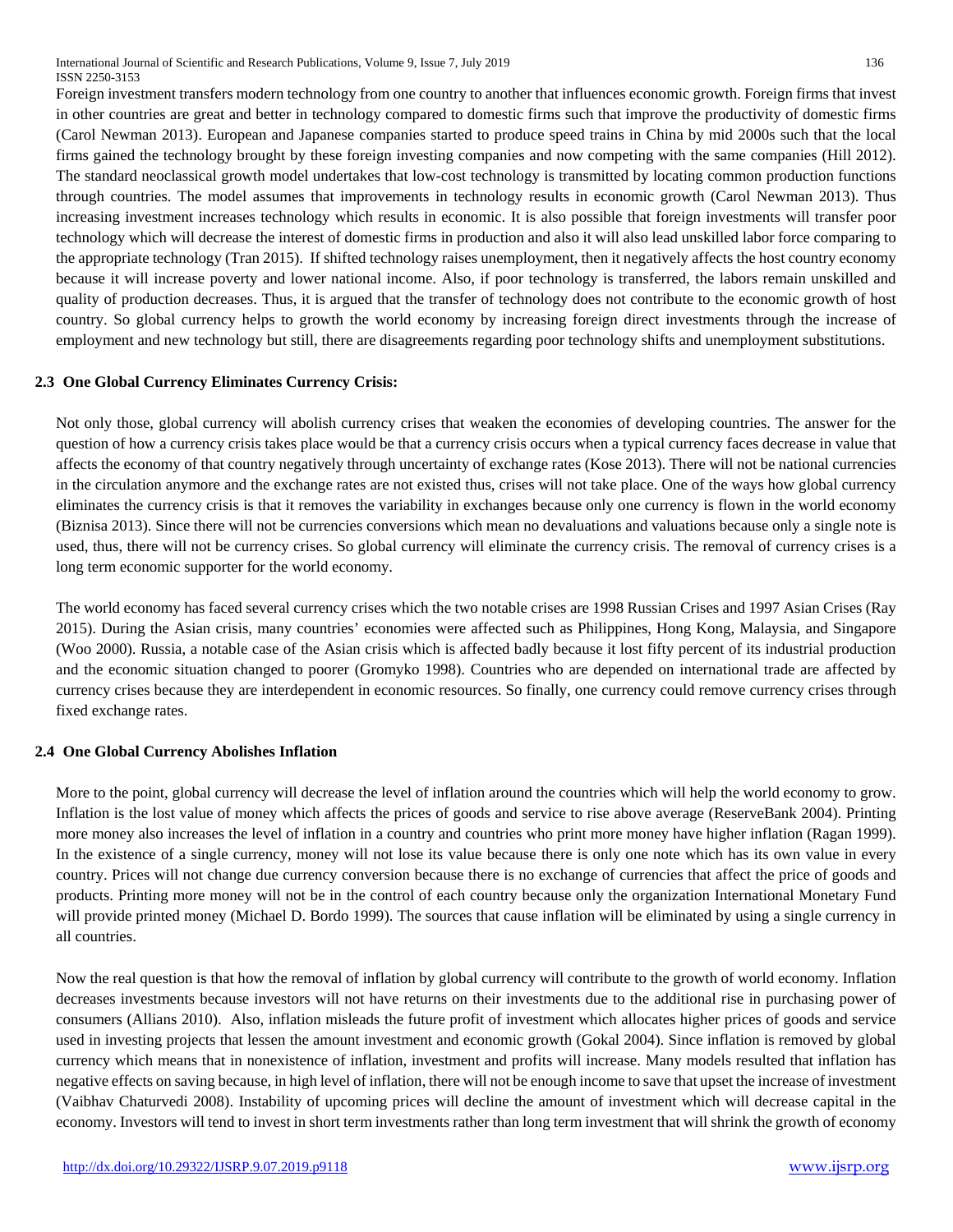International Journal of Scientific and Research Publications, Volume 9, Issue 7, July 2019 137 ISSN 2250-3153

(Munyeka 2014). Thus, it is only the global currency that eliminates the inflation and leads the world economy to growth by saving and investment.

Nevertheless, that global currency removes inflation but it will be only one type of inflation. There are still other rationales of creating inflation in countries which would spread to all countries. When the demand exceeds the supply of goods and services or when there is limited supply for goods and services, in such cases the prices increase of the same goods and service which create inflation (Amadeo 2019). Inflation is not removed because of currencies effects on goods and services price, it is simply by the excessive demand. There will be still negative effects on investment and saving which again will prohibit the world economy to grow. So global currency will not remove inflation completely but it will remove only currencies' inflation which is not enough to the growth of world economy.

# **Discussion**

This study was carried out to test the negative impacts of flowing national currencies on the growth of world economy. It was intended to determine how a common currency contributes to the world economic growth. It was projected to uncover the various aspects of using global currency in all countries for the purpose of economic growth of each country which will grant growth to the global economy. The research study found different views that a common currency will empower the world economy through removing exchange risks, increase of international trade, increase of both domestic and foreign investments, transfer new technology, increase of employment, remove inflation and remove currencies crisis. However, there are still different beliefs that oppose the arguments that a common currency will not fully contribute to the growth of world economy.

Based on the research, the study showed that using global currency grows the world economy by removing the exchange risks that were involved in national currencies. Hence there are not numerous currencies that is why the cost of conversion is removed. Removing conversion cost motivates several economic activities for the betterment of world economy such as the increase of international trade, investment, and production. Together, these economic activities contribute to the economic growth of the world economy as they were found through this research study. In a previous research regarding common currency, it is argued that a single currency removes both direct and indirect costs of exchanging currencies (Economics 2019).

This research found that global currency will boost the level of international trade because traders do not face exchange risks and conversion costs. The export will increase which will inflow cash to the country of origin. International trade increases employment abroad which will increase labor income and remove poverty. Earlier researches showed that a shared currency increases trade with a very high level and provides more gains for customers in the union (Rose 1999). Thus, the global currency empowers the world economy by increasing international trade because trade is the basic factor of economic growth. On the other hand, the study also showed that if there is much international trade across countries then there will be more than enough goods and services which discourage the domestic firms of countries to produce. One reason is that domestic firms do not have efficient technology and labor skills to produce the quality products. Second reason is that there will be so much competition between foreign and domestic firms which new firms will not be able to compete with foreign firms (Suranovic 2002). International trade creates imbalances in producing goods and service between developed and developing countries. As result, new and domestic firms will be stopped and foreign firms will control the market. Thus global currency will not contribute to the growth of world economy by increasing international trade, instead, it will fail to grow the world economy well enough.

The study revealed that the existence of global currency enhances both domestic and foreign investment which are the basic dimensions of both domestic and global economic growths. Since the world did not experience a common currency that is why Euro as common currency for European Union is a proper example. The flow of Euro increased the internal investment because of better price stability, sound free finances, small interest rates, investment and employment, and securing full benefits of the EU's inner market, better price transparency, improved competition and great and runny financial marketplaces inside the Union (Currency 2017). The investments create more jobs both in the country of origin and abroad which increase the labor income. Studies conducted for the same purpose showed the similar interpretation. To illustrate, in 2013, foreign investment hired six point one million people in the United States (J. R. Schaefer 2016). This supports that investment increases employment either domestically or abroad. This study showed that increase of labor income rises the amount saving which rotates the cycle of investing as this is another factor of growing the economy. The practice of global currency boosts investments which increase employment and labor income as they are the core supporters of world economy. The research revealed a different view that the increase of investment does not increase jobs because it just substitutes labors from one firm to another firm (Kurtishi Kastrati 2013). It is revealed that a country who opens a firm in another country hires only skilled labors and does not hire unskilled labors. Skilled labors are those who are hired somewhere else in firms. The foreign firms invite those skilled labor from other firms and hire them in their own firms which is just a substitution. If the firms just switch the labor, this means that there is no increase in employment and it will remain the same. According to the study, investment does not increase employment and thus, investment is not a factor of growing economic growth.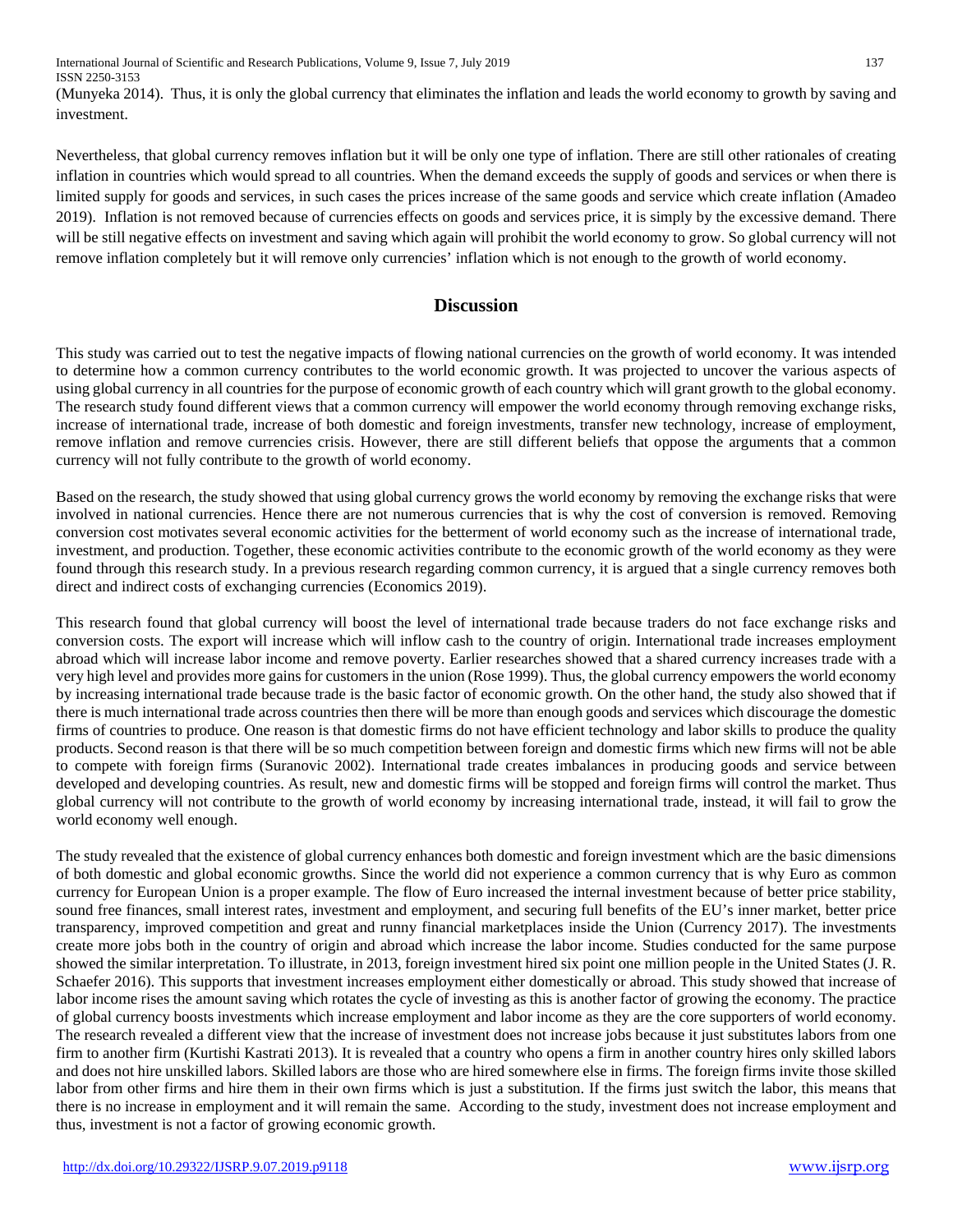The study found that new technology is shifted through trade and investing channels which improve productivity. Developed countries move technology to developing countries which provides the opportunities to produce more and increase exports (Carol Newman 2013). Similarly, another study showed the same result but with different interpretation which claims that the considerable rise in living standards is due to recent innovations through submission of new technologies since the industrial revolution which also helped the growth of economies (OECD 2007). New technology improves productivity and increase labor skills which are good pointers of economic development. There is a positive relation among technology, production, employment, and investment. If technology increase production, both investment and employment increase which supports the economic growth of world economy. Although, global currency shifts new technology to developing countries which increases productivity and labor skill. The study showed that one negative effect of moving new technology will increase unemployment because the new technology will replace labors. Previous study also outlined the same meaning which says that new technology decreases employments of unskilled labor in some industries because the application of new technology requires training and skills (OECD 2000). One skilled labor will work instead of two labors or some technological machineries will work instead of human. Thus, technology shifts will affect the world economic growth negatively through the increase of unemployment and poverty however it improves productivity and labor skill.

Not only had those, the study revealed that crises which come from currencies will be eliminated by the use of global currency. The world economy faced several financial crises due to the use of national currencies that reversed the world economy several times (Jahnson 1973). Hence, each country will have only one currency that is why there will be no devaluation and valuation which will prohibit the currency crises. The study showed that currency crises harms the production, investment and increase poverty by high level of unemployment. Thus, removing currency crises will remain the world economy as balanced.

Further, the study exposed that global currency removes inflation as it is a negative factor for economic growth. Hence the economy has only one currency which eliminates the exchange risk, that is why there will be no effects on the prices of goods and service and thus inflation is removed. Study found that high inflation leads economy to decline because the high priced products will not be sold both in domestic and foreign markets(Gokal 2004). Thus, it results in reduction of investment, employment and also reduction in saving because labor income just meet their living needs of employees. Removing inflation was found the reason for world economic growth. On the other hand, the study showed that only one type of inflation is removed by the global currency which occurs in depreciation and devaluation of national currencies. Conversely, there are other types of inflation that cannot be removed by global currency such as the excessive demand and limited supply inflation (Amadeo 2019). When country has more demand than supply of goods and services, than the prices of the same goods and services rise as inflation takes place. So the study addressed that global currency does not eliminate the inflation completely, it eliminates only one type of currency. Thus, eliminating currency inflation is not enough for the growth of economy.

The study revealed more than it was expected at the very beginning. The research study was supposed to find solution that global currency will contribute to the growth of world economy by removing exchange risks, increasing international trade, investment and removing currency crises but shifting new technology and removing inflation were unexpectedly found through this research. Also opposing views were not expected at the beginning but through this study, there are views that reject the mention results of global currency such as decreasing innovations, increasing unemployment as well as poverty and inflation will not be removed completely.

After all, comparing both sides of the study, the problem is yet not solved because the two sides of the arguments balances each other at some points. Through this research study, the problem of growing the world economy by replacing national currencies to global currency is not enough however the world economy will face great changes in its economic development. Thus, this study needs more addition to uncover more unknown aspects of using global currency in the world.

# **1. CONCLUSION**

This study investigated the importance of global currency for the growth of world economy based on the conceptual method. Scholar books, researched journals, academic research websites, and official reports were used to study the problem and solution. The study focused on the economic problem of national currencies which was found out that national currencies put barriers to the world economic growth. The challenges that the economy suffers are exchange risks, lack of international trade, investment, technology, inflation and currency crises. In order to find the solution to the problem, this research revealed that replacing all national notes by a single currency will provide opportunities to the world economic growth.

Throughout this research, it was studied that circulating global currency grows the world economy through several eliminations. First exchange risks are removed which motivates the trade and production in the countries. Second, investment increases which provides job opportunity around the world. Third, new technology will be shifted throughout the countries which let countries to improve productivity. Fourth, generally, currency crises will be removed which the world economy already suffered. Fifth, inflation becomes lower which avoid price discrimination and increase saving and investment. The research found out that global currency provides the mentioned opportunities and thus, the world economy will see a positive push toward the growth.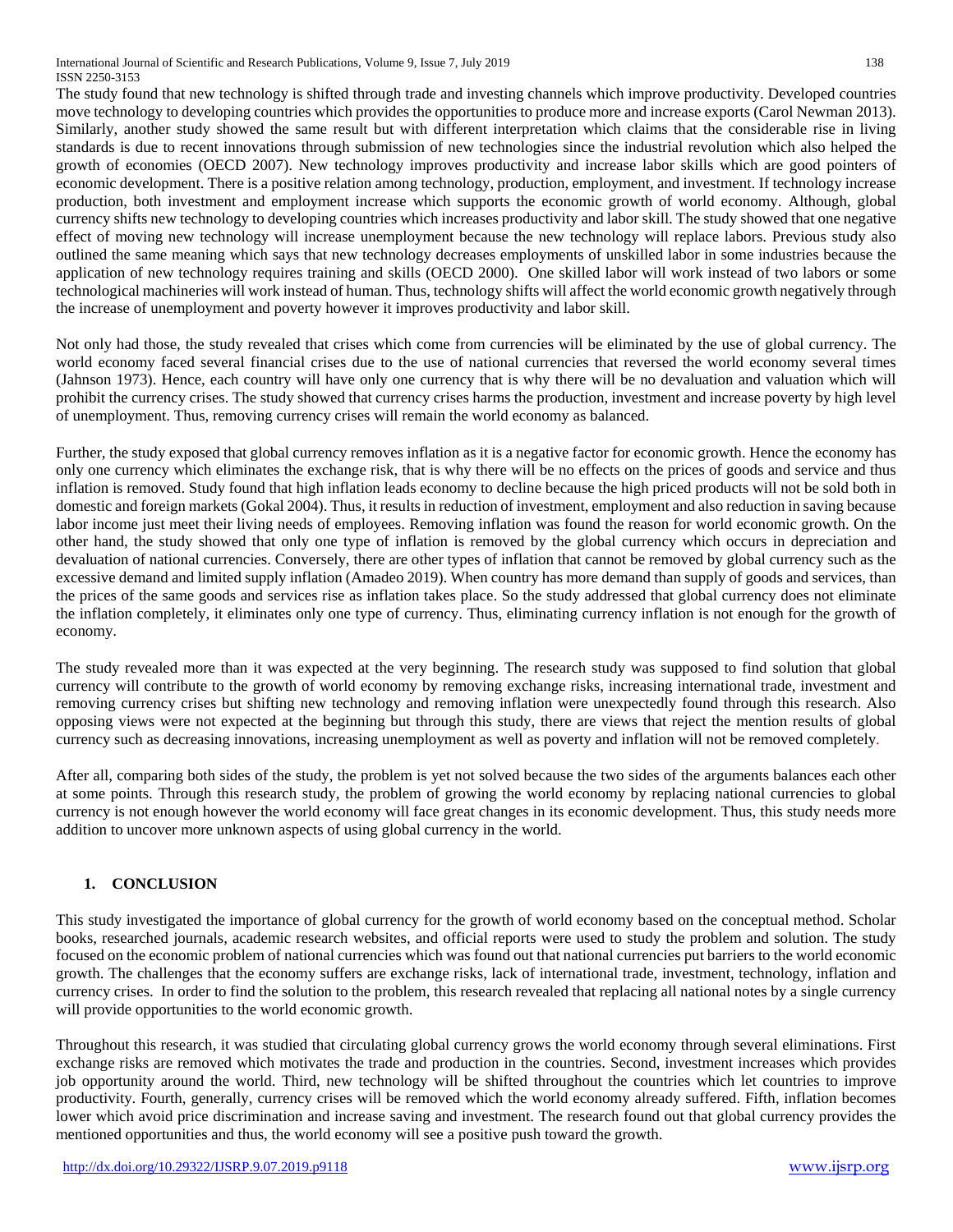In spite of all those, the research also revealed that global currency will provide too much competitive market through increased international trade. New and old firms that lack skilled labor and technology will not cope with technologically efficient firms. Production and innovation will be stopped in developing countries and international trade will not increase equally. The study also revealed that unemployment will increase because new investment will just substitute the skilled labor in the countries. Global currency will remove only currency inflation but the other types of inflation will still exist such as the excessive demand inflation.

After all, the research conducted for the problem of global currency was not answered completely through these discoveries because global currency is a complex issue which needs more research to find a good solution. The issue has positive and negative sides which both are equally important to the growth of world economy. It is recommended that each side of the issue should be studied more to find the importance one over other. Thus, the results from this research does not recommend any decision for practicing the global currency for the world economy yet.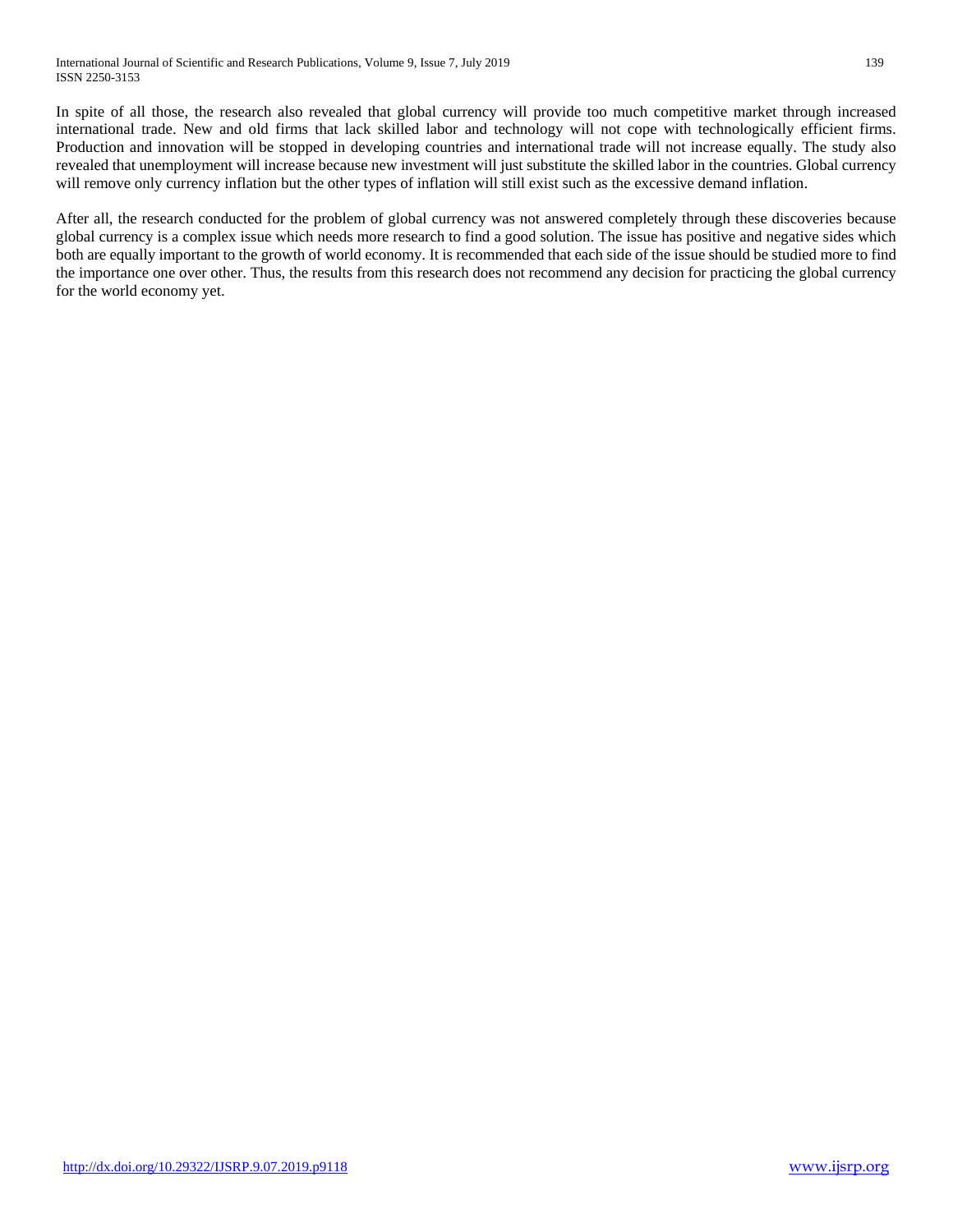#### **3. REFERENCES**

[1]: ACAPS, "An Introductory Brief: Qualitative and Quantitative Research Techniques for Humanitarian Needs Assessment," Better Assessment Better Aid, (2012): 3-11

[2]: Alesina, Alberto Robert J. Barro, "One Country, One Currency? Hoover Press HPALES0200 Vol 6, No 26, (2006):12

[3]: Allianz, "Inflation and Its Impacts on Investment," PIMCO: Your Global Investment Authority, Bas087-120611, (2010): 1-4

[4]: Amadeo, Kimberly, "Causes of Inflation: Two Causes of Inflation and the Circumstances That Create Them," The balance, (2019): 1-2, <https://www.thebalance.com/causes-of-inflation-3-real-reasons-for-rising-prices-3306094>

[5]: Bonpasse, Morrison, "The Single Global Currency Common Cents for the World" Single Global Currency Association, Newcastle, ME USA 04553 1-207-586-6078, (2006): 47

[6]: Busse, Matthias, Jens, Koeniger, "Trade and Economic Growth: A Re-Examination of the Empirical Evidence," SSRN Electronic Journal. DOI:10.2139/ssrn.2009939, JEL Codes: F11, F43, C23, (2012): 5

[7]: China Market Research Group, "Why has China devalued its currency and what impact will it have? The Guardian (2015):1. <https://www.theguardian.com/business/2015/aug/11/china-devalues-yuan-against-us-dollar-explainer>

[8]: Daumal, Marie, Selin, Özyurt, "The Impact of International Trade Flows on Economic Growth in Brazilian States," Review of Economics and Institutions, Vol.  $2 - No. 1$ , (2011): 2

[9]: F. A. Hayek, "Denationalization of Money: The Argument Refined, an Analysis of the Theory and Practice of Concurrent Currencies," The Institute of Economic Affairs, (1990): 26

[10]: Gokal, Vikesh, Subrina, Hanif, "Relationship between Inflation and Economic Growth," Economics Department Reserve Bank of Fiji, Working Paper 04 (2004):3,

[11]: Gromyko, "Effects of the Asian Crisis on Russia," (1998): 1-3[, http://www.gromyko.ru/English/CPE/an1.htm](http://www.gromyko.ru/English/CPE/an1.htm)

[12]: Hill, Andrea, "Economic Growth: Does Foreign Investment Help Developing Countries?" Footnote 1, Showcasing Research with the Power to Change Our World, (2012): 1-2[, http://footnote.co/does-foreign-investment-benefit-developing-countries/](http://footnote.co/does-foreign-investment-benefit-developing-countries/)

[13]: Johnson, Harry G, "International Monetary Crisis 1971," Journal Storage (JSTOR), Vol 46, No. 1 (1973): 11 Justin, Kuepper, " What is Currency Crisis and How Government and Central Banks get it Wrong," The Balance, (2018): 1. <https://www.thebalance.com/what-is-a-currency-crisis-1978936>

[14]: Kazimoto, Paluku, "The Role of Single currency for Countries Economic Development: a Case Study of the East African Community" International Journal of Academic Research in Accounting, Finance and Management Sciences Vol. 4, No.2, ISSN: 2225-8329, (2014): 1-8.

[15]: Kenneth, Rogoff, "Why Not a Global Currency? AEA Papers and Proceedings, (2001): 1-6

[16]: Kose, Stijn Claessens, and M. Ayhan, "Financial Crises: Explanations, Types, and Implications," International Monetary Fund Working Paper WP/13.28, (2013): 13

[17]: Kurtishi-Kastrati, Selma, "The Effects of Foreign Direct Investments for Host Country's Economy," European Journal of Interdisciplinary Studies, Vol. 5, Issue 1, (2013): 7

[18]: Labonte, Marc, "Fixed Exchange Rates, Floating Exchange Rates, and Currency Boards: What Have We Learned?" Congressional Research Service, the Library of Congress, (2004): 13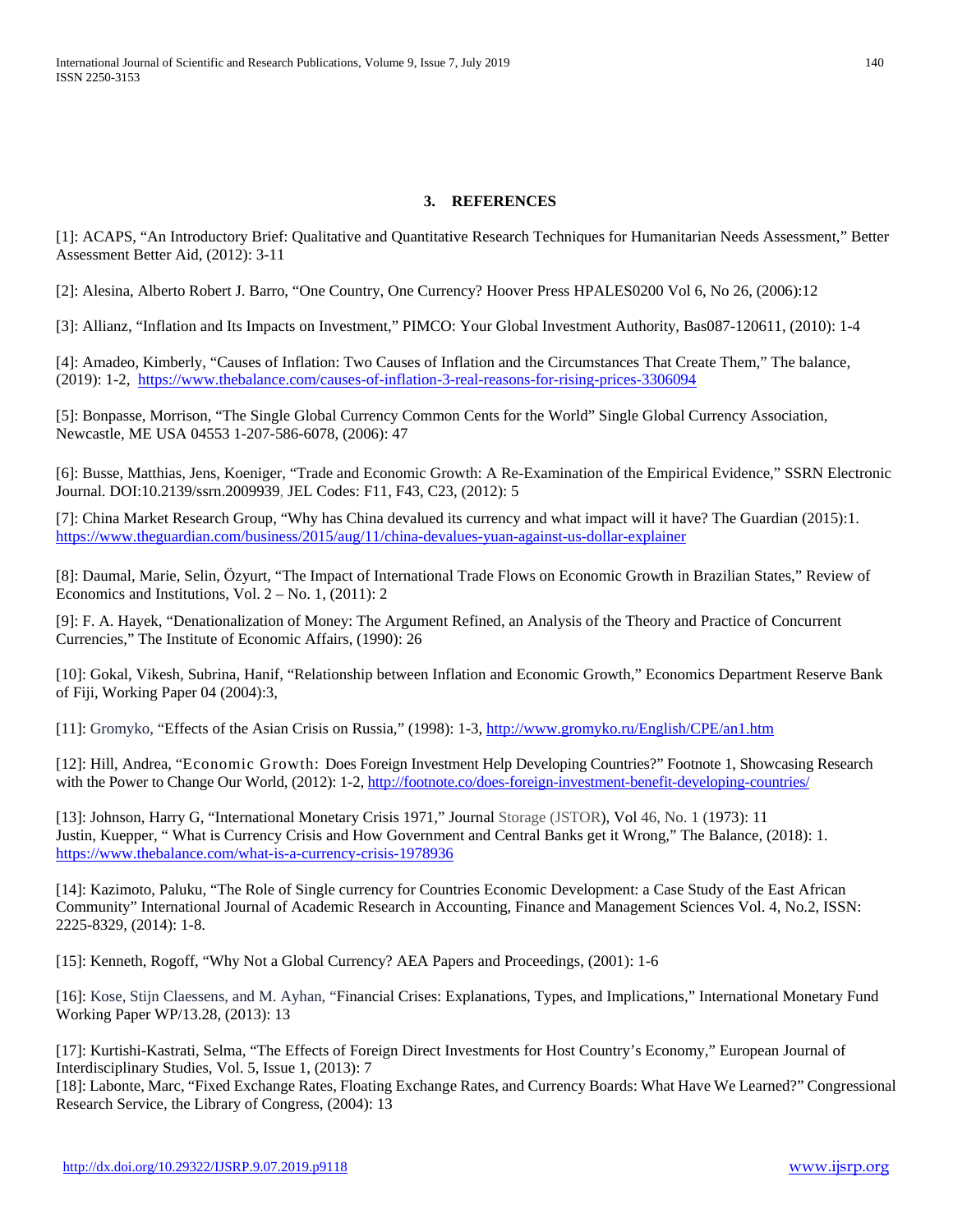International Journal of Scientific and Research Publications, Volume 9, Issue 7, July 2019 141 ISSN 2250-3153

[19]: Marián, Dinga, Vilma, and Dingová, "Currency Union and Investment Flows: Estimating the Euro Effect on FDI," Institute of Economic Studies (IES), Working Paper: 25, (2011): 5

[20]: Michael D. Bordo, Harold James, "The International Monetary Fund: It's Present Role in Historical Perspective," Rutgers University, (1999): 4

[21]: Michal Šoltés, "Single Currency: Advantage or Challenge? A Contribution to the Discussion," Economics Faculty, Košice Technical University. European Union. BIATEC, Volume XI, 7, (2003) 1-2

[22]: Mundell, Robert A, "Theory of Optimum Currency Areas," American Economic Association: The American Economic Review, Vol. 51, No. 4 (1961): 1-10

[23]: Munyeka, Wiza, "The Relationship between Economic Growth and Inflation in the South African Economy," Mediterranean Journal of Social Sciences MCSER Publishing, Rome-Italy, Vol 5 No 15, (2014): 4

[24]: Neuby, Barbara, "The Case for a Single Currency Article," Journal of Advances in Economics and Finance, Vol. 2, No. 2, (2017): 3

[25]: Newman, Carol, John Rand, Theodore Talbot, and Finn Tarp, "Technology Transfers, Foreign Investment, And Productivity Spillovers: Evidence from Vietnam," Development Economics Research Group, Department of Economics, University of Copenhagen and UNI-WIDER, Helsinki, (2013): 2

[26]: OECD, "Innovation and Growth Rationale for an Innovation Strategy," Organization for Economic Co-Operation and Development, 39374789, (2007): 6

[27]: OECD, "Technology, Productivity, and Job Creation: Best Policy Practices," Organization for Economic Co-Operation and Development, 2759012, (2000): 7

[28]: Phan, Minh Ngoc, Eric D, Ramstetter, "Economic Growth, Trade, and Multinational Presence in Vietnam's Provinces," Kyushu University, Working Paper Series Vol. 18, (2006): 8

[29]: Pisu, Mauro, Volker, Nitsch, "The euro and trade: New evidence," Organization for Economic Co-operation and Development (OECD), Seite 1 von 4 (2008): 1-5

[30]: Ragan, Christopher, "What New Economy: Why the new economy doesn't mean boundless growth with zero inflation," National Post Business Magazine October Edition (1999): 1-3

[31]: Ray, Jayasmita, "Top 10 World's Biggest Financial Crises Ever," listdose.co (2015): 1-2, [http://listdose.co/top-10-worlds](http://listdose.co/top-10-worlds-biggest-financial-crises/)[biggest-financial-crises/](http://listdose.co/top-10-worlds-biggest-financial-crises/)

[32]: Reserve Bank NZ, "What Is Inflation?" New Zealand Reserve Bank, 04-472-2029 (2004): 1-2, [https://www.rbnz.govt.nz/-](https://www.rbnz.govt.nz/-/media/ReserveBank/Files/Publications/Factsheets%20and%20Guides/factsheet-what-is-inflation.pdf) [/media/ReserveBank/Files/Publications/Factsheets%20and%20Guides/factsheet-what-is-inflation.pdf](https://www.rbnz.govt.nz/-/media/ReserveBank/Files/Publications/Factsheets%20and%20Guides/factsheet-what-is-inflation.pdf)

[33]: Richard N, Cooper, "What about a World Currency? Proposal for a Common Currency among Rich Democracies," Bank of Greece working paper No. 44. (2006):4-6-13

[34]: Richard W, Rahn, "A Constant Unit of Account," CATO Journal, Vol. 30, No. 3 (2010): 2-11

[35]: Robert J. Barro Xavier Sala-i-Martin, "Economic Growth," The MIT Press Cambridge, Massachusetts London, England, ISBN 0-262-02553-1, (2004): 30

[36]: Rose, Andrew "Economic Research: Do Currency Unions Increase Trade? A "Gravity" Approach,", Research publications, MS 1140, Federal Reserve Bank of San Francisco (2000): 1-2, [https://www.frbsf.org/economic-research/publications/economic](https://www.frbsf.org/economic-research/publications/economic-letter/2000/february/do-currency-unions-increase-trade-a-gravity-approach/)[letter/2000/february/do-currency-unions-increase-trade-a-gravity-approach/](https://www.frbsf.org/economic-research/publications/economic-letter/2000/february/do-currency-unions-increase-trade-a-gravity-approach/)

[37]: Rose, Andrew K, "Does a Currency Union Boost International Trade?" Economic Analysis and Policy Group, Haas School of Business at the University of California, Berkeley, (1999): 8

[38]: Schaefer, Julian Richards and Elizabeth, "Industry and Economic Analysis brief: Jobs Attributable to Foreign Direct Investment in the United States," International Trade Administration, 5496, (2016): 5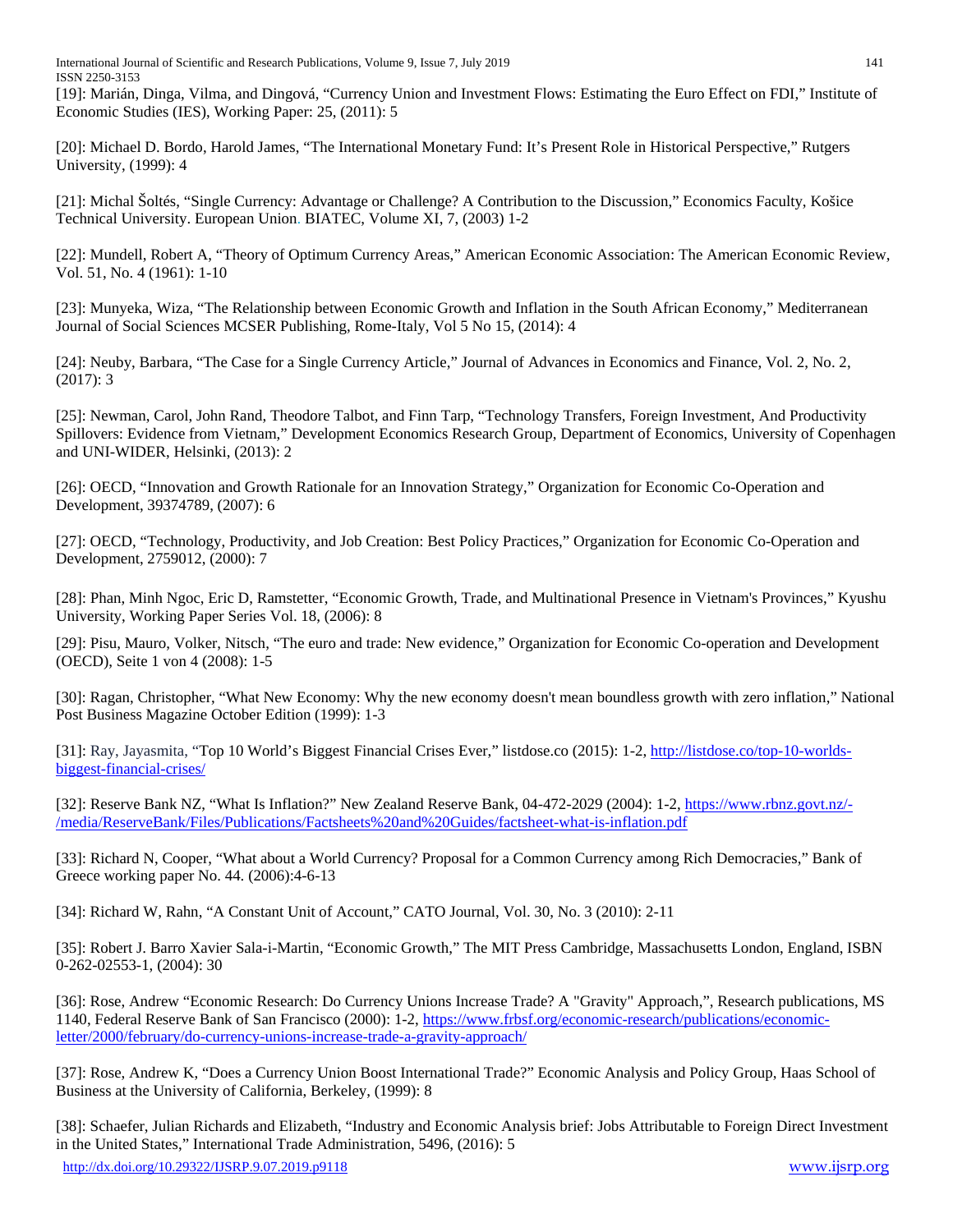International Journal of Scientific and Research Publications, Volume 9, Issue 7, July 2019 142 ISSN 2250-3153

[39]: Schaefer, Patricia, "The Seven Pitfalls of Business Failure and How to Avoid Them," FX Business Reality, (2018): 1-2, <https://fxreality.wordpress.com/the-seven-pitfalls-of-business-failure-and-how-to-avoid-them/>

[40]: Schartaz, Micheal D. Bordo and Anna J, "The Collapse of Exchange Rate Regimes: Causes, Consequences, and Policy Responses," Bank of Greece & International Monetary Fund, Vol. 7, No 1, (1997): 448

[41]: Sharma, Amar, "International Trade and economic Growth," SCRIBD Digital Library, CHAPER 5, (2013):1

[42]: Škola, Biznisa, "The Advantages of Being a Member of The European Monetary Union and Its Influence on Trade in The Eurozone," Pregledni rad UDC 339.738(4):339.5 (2013): 2,

[43]: Suman, Sanket, "5 Harmful Effects of International Trade – Discussed," Economic Discussion Net, (2019): 1-2, <http://www.economicsdiscussion.net/international-trade/harmful-effects/5-harmful-effects-of-international-trade-discussed/13173>

[44]: Simonm P. Anderson, and RÈgis, Renaultá, "Price Discrimination," Economics of Virginia, Working paper 080808, (2008): 3

[45]: Suranovic, Steven M, "The Infant Industry Argument and Dynamic Comparative Advantage," chapter 100-5, (2002): 1-2, <http://internationalecon.com/Trade/Tch100/T100-4.php>

[46]: The Economic and Monetary Union, "One Currency and many Opportunities: Benefits of the Euro," Economic and Financial Affairs, publication7309, (2017):1

[47]: Thomas, David, "The Language and Benefits of Trade: More than Leaders Leadership," Business Roundtable (BRT) (2013): 10

[48]: Tran, Quynh Huong, "Negative Impact of Technology Transfer on Host Country," Scribd Digital Library, (2015): 1-3

[49]: Triple A Learning, "Advantages & disadvantages of single currencies," International Economics, (2019): 6[1,http://www.sanandres.esc.edu.ar/secondary/economics%20packs/international\\_economics/page\\_61.htm](http://www.sanandres.esc.edu.ar/secondary/economics%20packs/international_economics/page_61.htm)

[50]: Vaibhav Chaturvedi, Brajesh Kumar, Ravindra H. Dholakia, "Inter-Relationship between Economic Growth, Savings and Inflation in Asia," Indian Institute of Management Ahmedabad, W.P. No. 07-01, (2008): 4,

[51]: Volcker, Paul, "A Global Economy Requires Global Currency," Single Global Currency Association, (2002):1, [https://www.singleglobalcurrency.org/monetary\\_unions.html](https://www.singleglobalcurrency.org/monetary_unions.html)

[52]: Walker, Shaun, "Russia's Ruble crisis poses threat to nine countries relying on remittances" The Guardian (2015):1. <https://www.theguardian.com/world/2015/jan/18/russia-rouble-threat-nine-countries-remittances>

[53]: Wing, Thye Woo, "Lessons from the Asian Financial Crisis, And the Prospects for Resuming High Growth," University of California, Davis, (200): 1-25,

[54]: WhitBourne, Josh, Clark Kathryn, "Pros and Cons of a Universal Currency: How much actual money is there in the world?" How Stuff Works: Money, (2014): 1-2, [https://money.howstuffworks.com/how-much-money-is-in-the-world2.htm#](https://money.howstuffworks.com/how-much-money-is-in-the-world2.htm)

# **ABOUT AUTHOR**